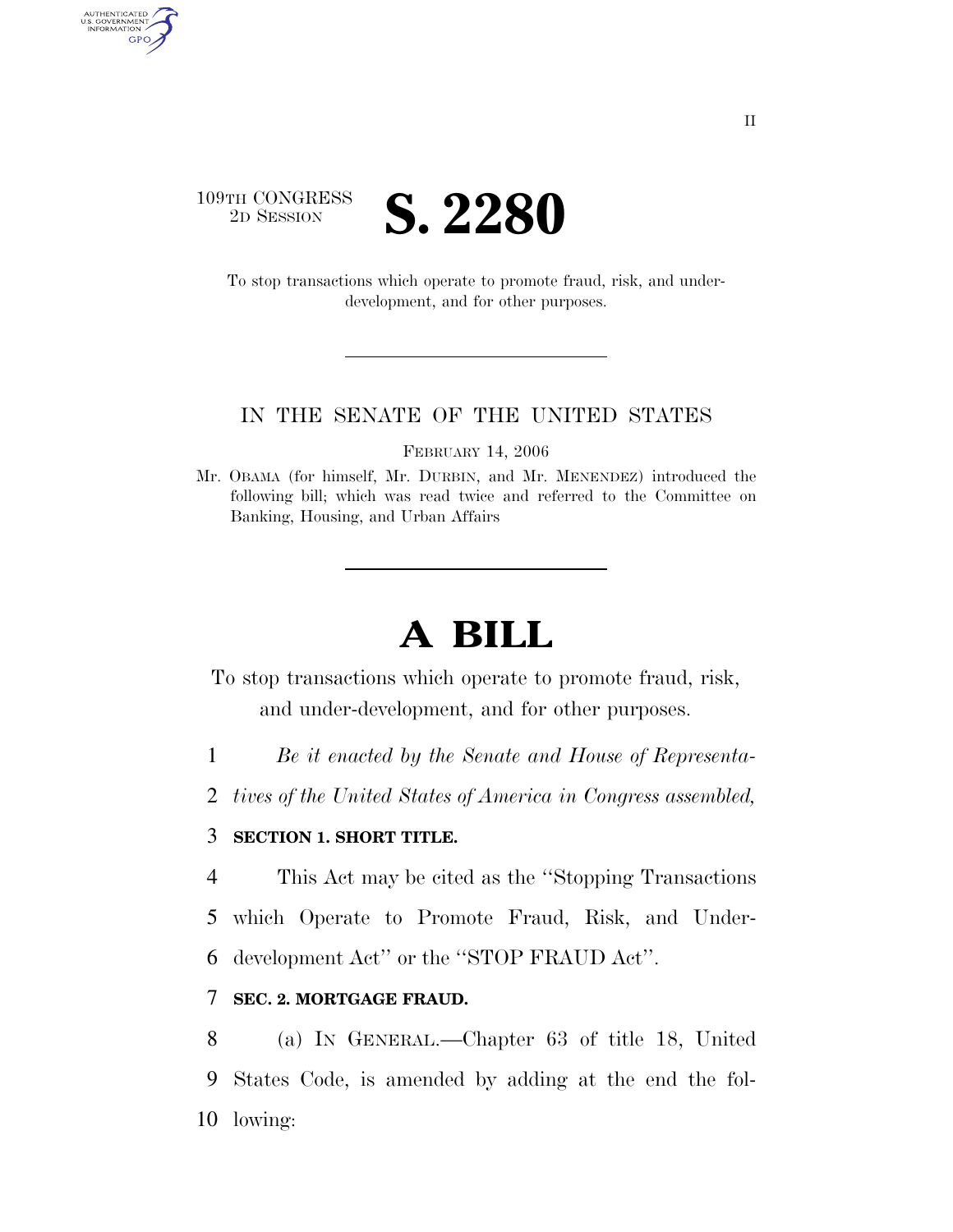## **''§ 1351. Mortgage fraud**

 ''(a) IN GENERAL.—It shall be unlawful for any mortgage professional to knowingly execute, or attempt to execute, a scheme or artifice—

 ''(1) to defraud any natural person or financial institution in connection with the offer or extension of consumer credit (as such term is defined in sub- sections (e) and (h) under section 103 of the Truth 9 in Lending Act (15 U.S.C. 1602 $(e)$  and  $(h)$ )), which credit is, or is to be, secured by an interest—

11  $"({\rm A})$  in real property; or

 $\langle (B) \rangle$  in personal property used or expected to be used as the principal dwelling (as such 14 term is defined under section  $103(v)$  of the 15 Truth in Lending Act  $(15 \text{ U.S.C. } 1602(\text{v}))$  of the natural person to whom such consumer credit is offered or extended; or

 $\frac{18}{20}$  to obtain, by means of false or fraudulent pretenses, representations, or promises, any money or property, including without limitation in the form of fees or charges, from a natural person in connec-22 tion with an extension of consumer credit secured by an interest—

24  $\langle (A) \rangle$  in real property; or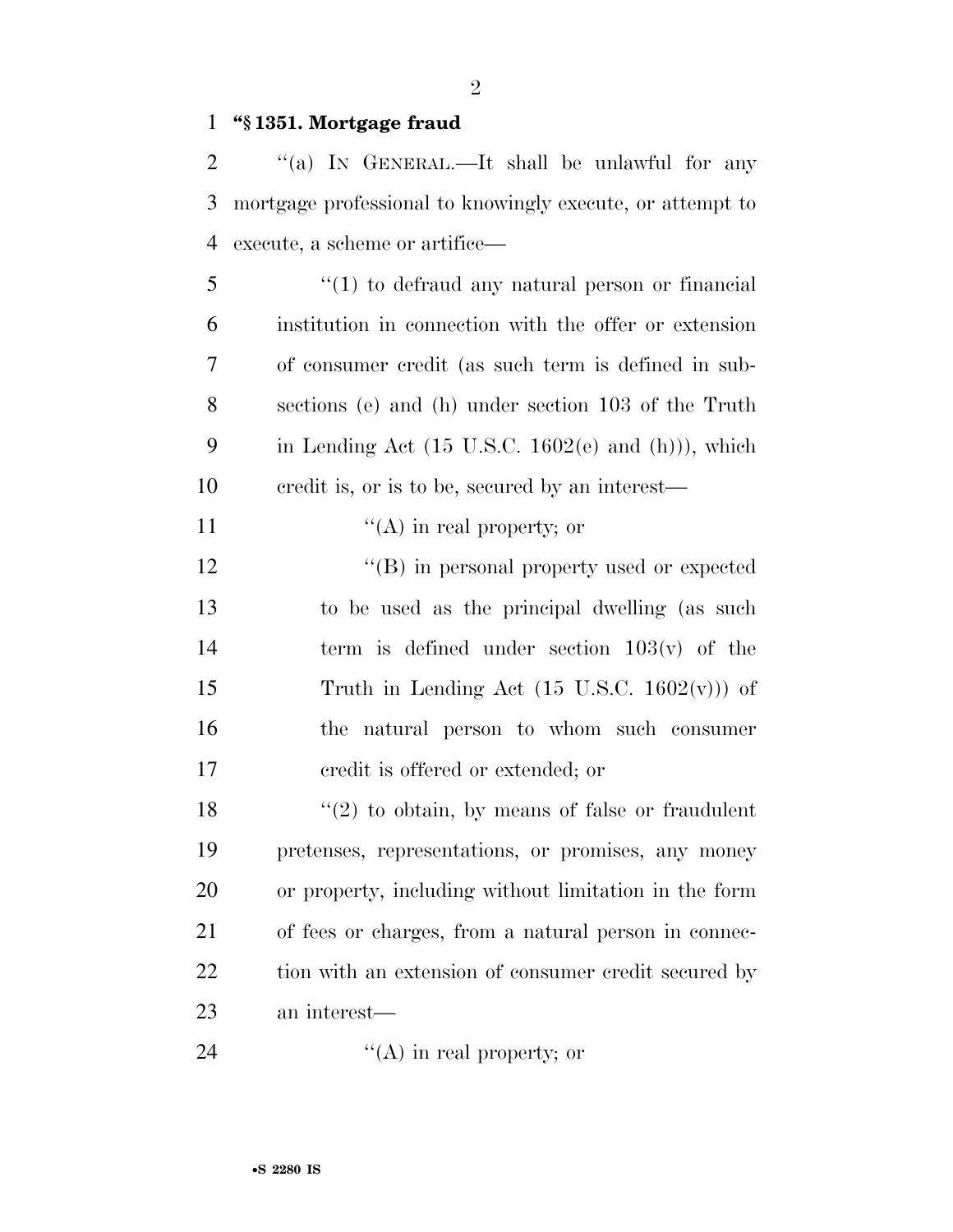$\langle \text{``(B)} \rangle$  in personal property used or expected to be used as the principal dwelling of such nat- ural person; ''(b) PENALTY.—Any person who violates paragraph (1) shall be fined not more than \$5,000,000, or impris- oned not more than 35 years, or both. ''(c) PRIVATE RIGHT OF ACTION BY PERSONS AG- GRIEVED.—Any person aggrieved by a violation of this section, or any regulation under this section may, but shall not be required to, file suit in any district court of the United States having jurisdiction of the parties to such suit—  $\frac{13}{12}$   $\frac{13}{12}$  without respect to the amount in con- troversy; ''(2) without regard to the citizenship of the parties; and 17 ''(3) without regard to exhaustion of any ad- ministrative remedies. 19 ""(d) RULE OF CONSTRUCTION.—Nothing in this sec- tion shall be construed to modify, lessen, or otherwise af- fect any other provision of this title relating to the rights afforded to financial institutions.

 ''(e) DEFINITION.—As used in this section, the term 'mortgage professional' includes real estate appraisers, real estate accountants, real estate attorneys, real estate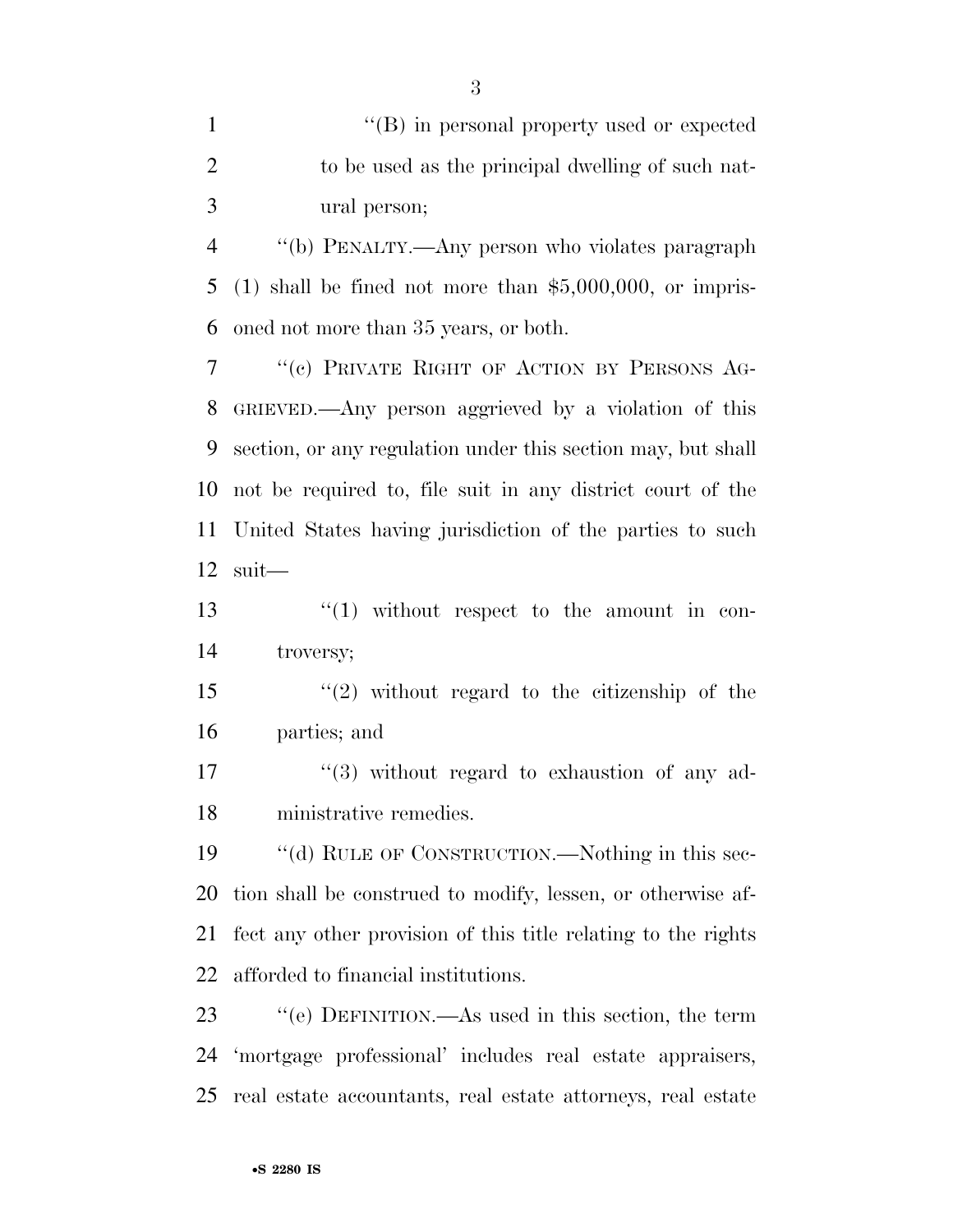brokers, mortgage brokers, mortgage underwriters, mort- gage processors, mortgage settlement companies, mort- gage title companies, mortgage loan originators, and any other provider of professional services engaged in the mortgage process.''.

 (b) TABLE OF SECTIONS.—The table of sections for chapter 63 of title 18, United States Code, is amended by inserting after the item relating to section 1350 the following:

''1351. Mortgage fraud.''.

 (c) CONFORMING AMENDMENT.—Section 3293(2) of title 18, United States Code, is amended by striking ''or 1343'' and inserting '', 1343, or 1351''.

#### **SEC. 3. MANDATORY REPORTING REQUIREMENTS.**

 (a) DEFINITION OF FINANCIAL INSTITUTION.—Sec-15 tion  $5312(a)(2)(U)$  of title 31, United States Code, is amended by—

 (1) inserting ''and companies'' after ''persons''; (2) inserting '', transactions,'' after ''closings''; and

 (3) inserting after ''settlements'' the following: '', including the Federal National Mortgage Associa- tion, the Government National Mortgage Associa- tion, the Federal Home Loan Mortgage Corporation, mortgage appraisers, real estate accountants, real estate attorneys, real estate brokers, mortgage un-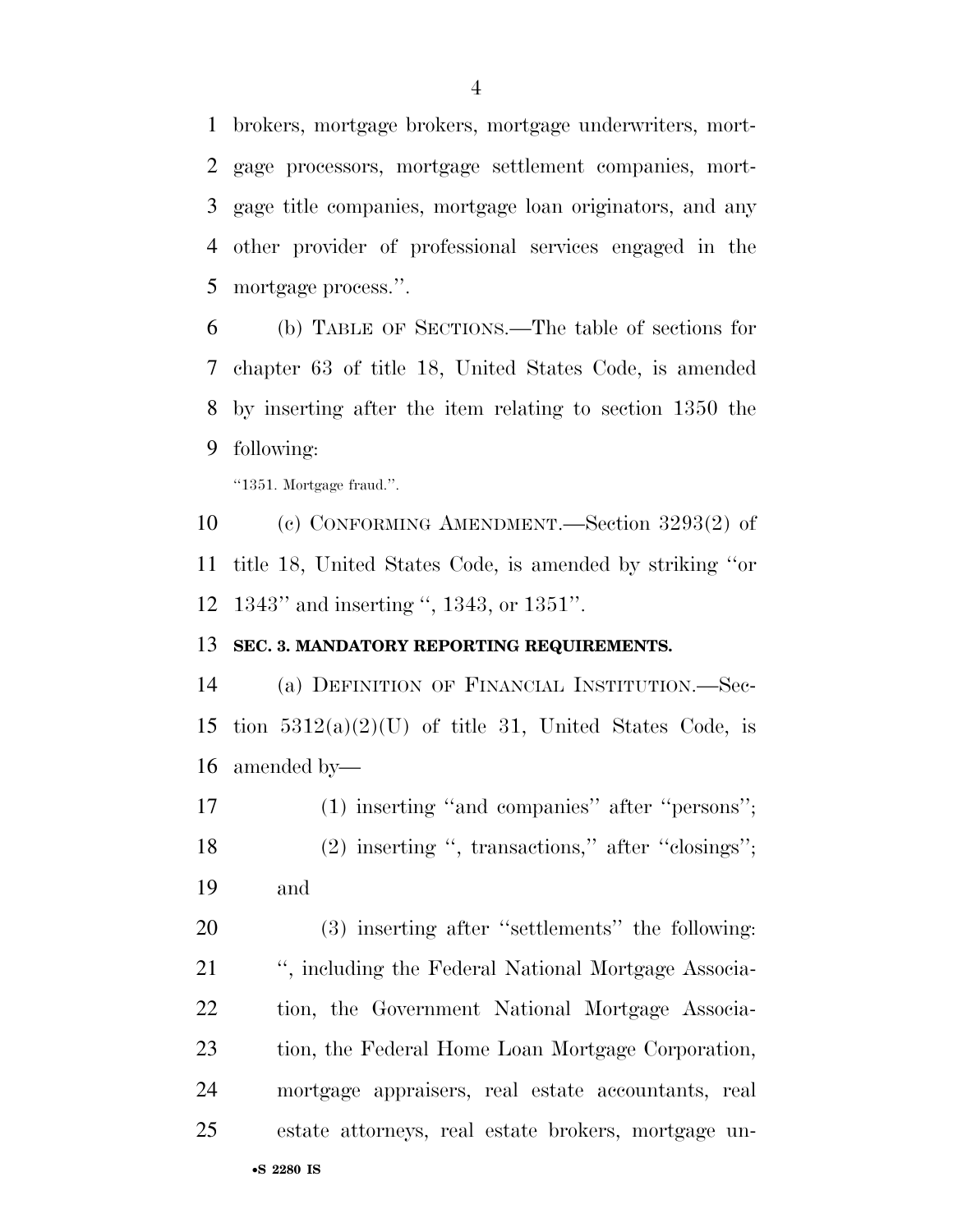derwriters, mortgage processors, mortgage settle- ment and title companies, mortgage brokers, mort- gage loan originators, and any other mortgage pro- fessional engaged in the mortgage industry''. (b) REGULATIONS.— (1) IN GENERAL.—Not later than 1 year after the date of enactment of this Act, the Secretary of the Treasury shall issue regulations to implement the amendments made in subsection (a). (2) CONTENT OF REGULATION.—A regulation required under paragraph (1) shall include a re- quirement that any suspicious activity by an indi-13 vidual or entity described in section  $5312(a)(2)(U)$  be reported to the Secretary of the Treasury. (c) AUTHORIZATION OF APPROPRIATIONS.—There are authorized to be appropriated such sums as are nec- essary to implement the regulations issued under sub- section (b). **SEC. 4. LAW ENFORCEMENT AND INDUSTRY COMMUNICA- TION.**  (a) IN GENERAL.—Not later than 18 months after the date of enactment of this Act, the Attorney General, in consultation with the Secretary of the Treasury, shall

and other authorized mortgage professionals may register

establish a system by which mortgage brokers, lenders,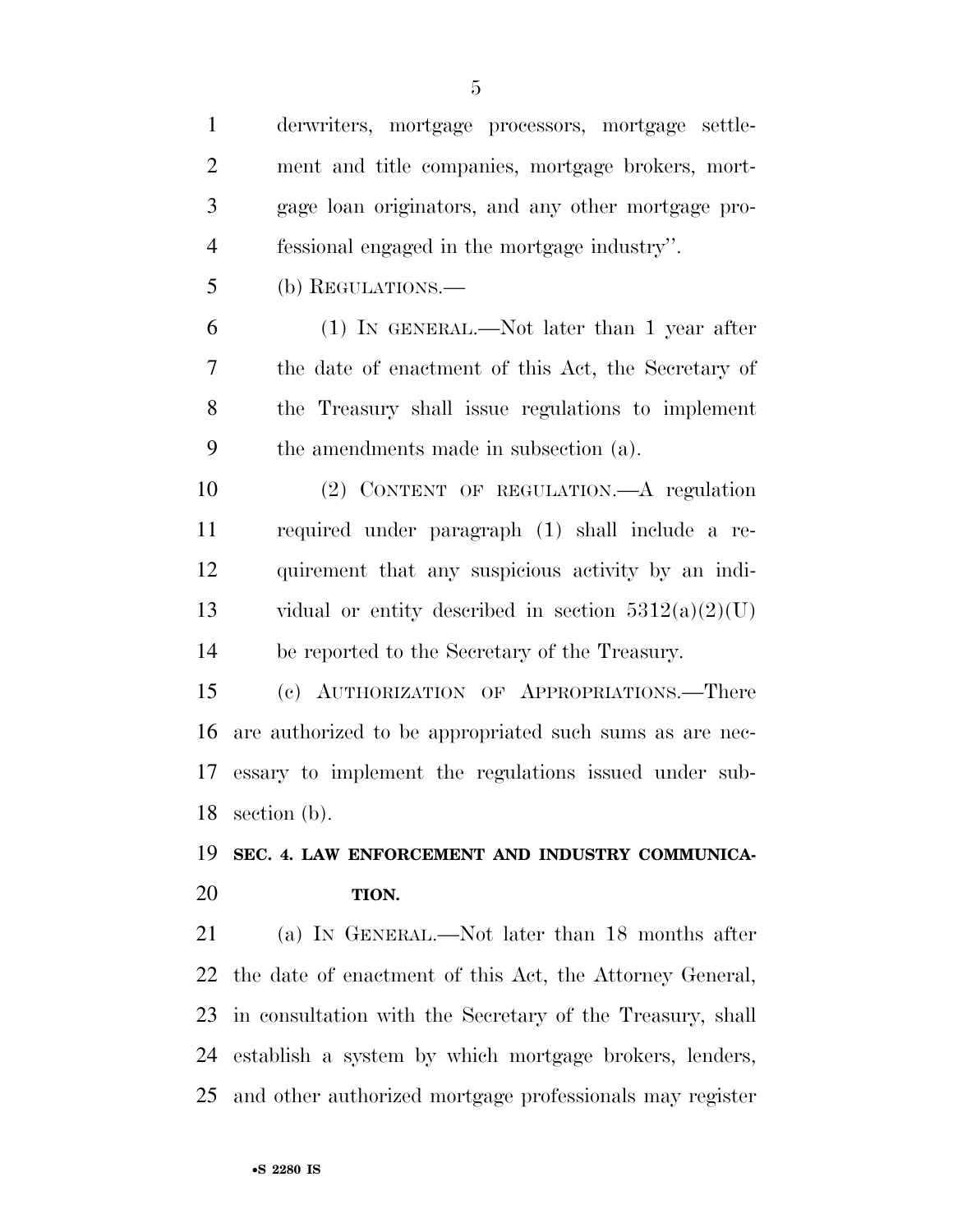and receive updates from Federal law enforcement agen-cies on—

- (1) suspicious activity trends in the mortgage industry; and
- (2) mortgage fraud-related convictions.

 (b) AUTHORIZATION OF APPROPRIATIONS.—There are authorized to be appropriated such sums as are nec- essary to establish and maintain the system required under subsection (a).

# **SEC. 5. DEBARRED OR CENSURED MORTGAGE PROFES-SIONAL DATABASE.**

(a) ESTABLISHMENT.—

 (1) IN GENERAL.—Not later than 18 months after the date of enactment of this Act, the Attorney General shall establish a Debarred or Censured Mortgage Professional Database that may be accessed by authorized banks and mortgage profes- sionals to determine the Federal and State bar sta- tus of mortgage professionals regulated by any Fed-eral or State agency.

 (2) PRIVATE CERTIFICATION BOARDS.—Any widely accepted private certification board shall have authority to access, maintain, and update the Debarred or Censured Mortgage Professional Data-base established in paragraph (1) for purposes of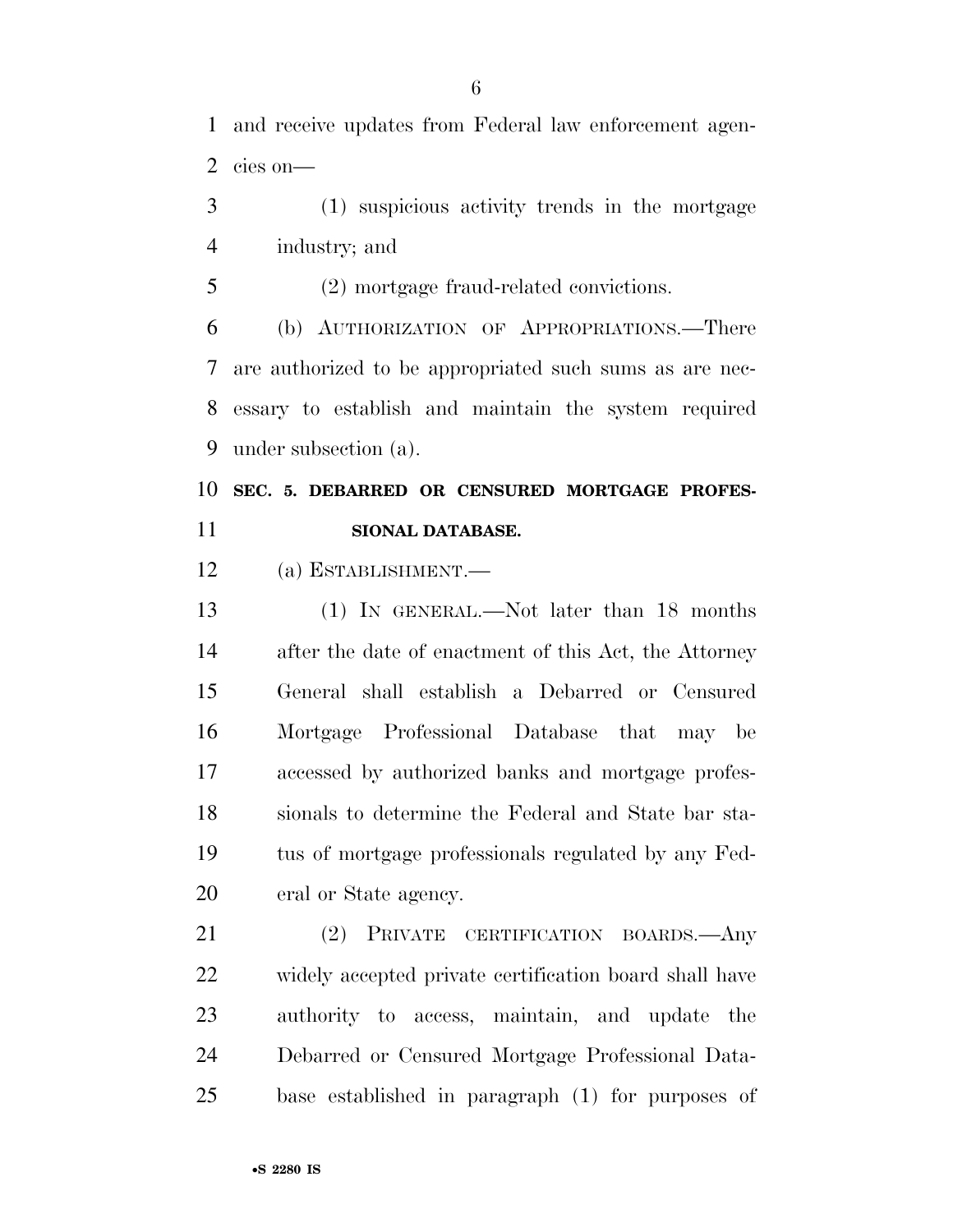adding or removing the information of any mortgage professional contained in such Database.

 (3) DEFINITION OF WIDELY ACCEPTED PRI- VATE CERTIFICATION BOARD.—Not later than 18 months after the date of enactment of this Act, the Attorney General, in consultation with the Secretary of the Treasury, shall determine the definition of the term ''widely accepted private certification board''.

 (b) AUTHORIZATION OF APPROPRIATIONS.—There are authorized to be appropriated such sums as are nec- essary to establish and maintain the database required under subsection (a).

# **SEC. 6. HOUSING COUNSELING.**

 Section 106 of the Housing and Urban Development Act of 1968 (12 U.S.C. 1701x), is amended by adding at the end the following:

17 <sup>"</sup>(g) COUNSELING FOR MORTGAGE FRAUD.—

18 "(1) IN GENERAL.—The Secretary is authorized to provide, or contract with public or private organi- zations to provide, information, advice, counseling, and technical assistance to tenants, homeowners, and other consumers with respect to mortgage fraud, as such activity is described in section 1351 of title 18, United States Code.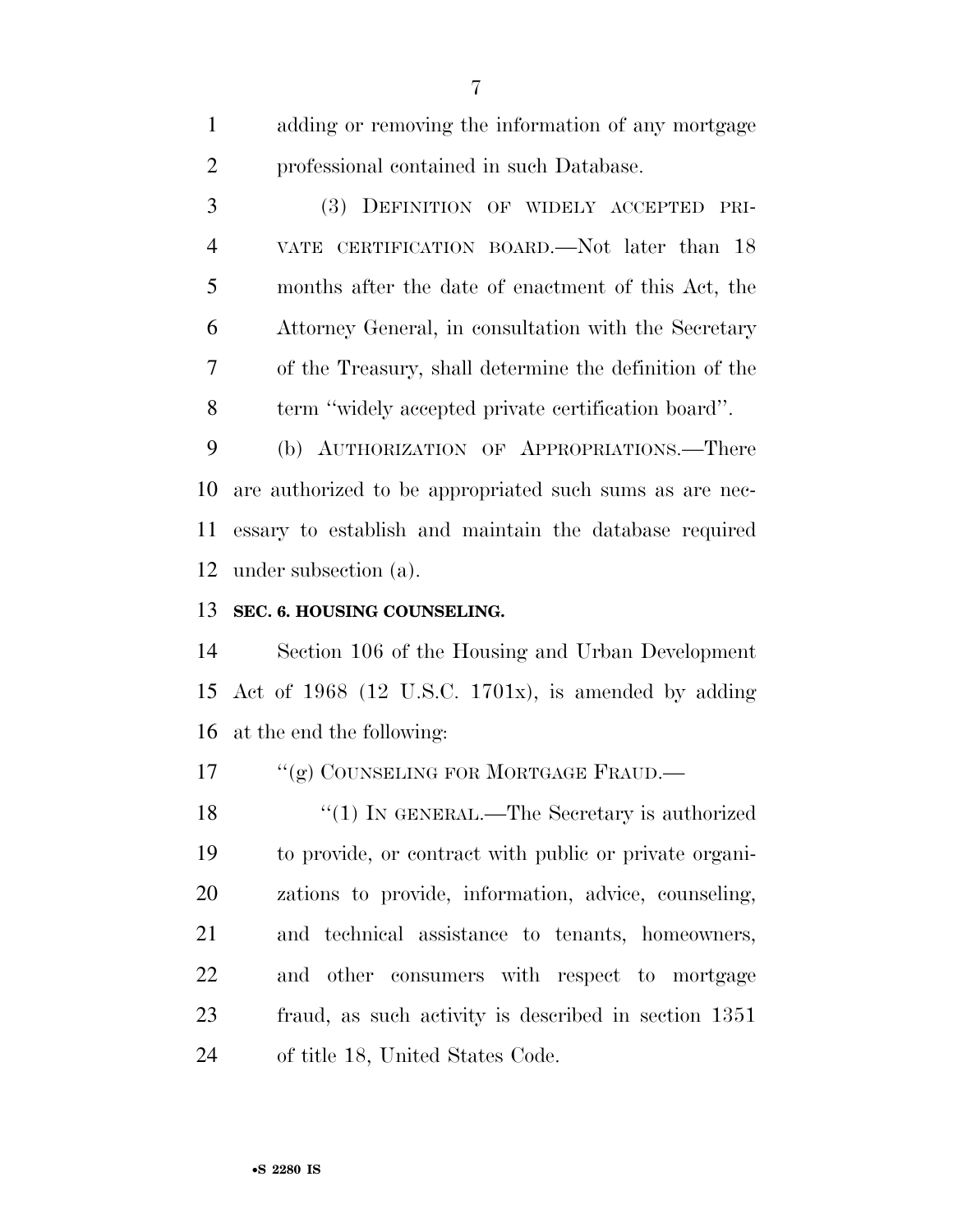| $\mathbf{1}$   | "(2) PREFERENCE FOR STATES WITH HIGHER                       |
|----------------|--------------------------------------------------------------|
| $\overline{2}$ | INCIDENTS OF MORTGAGE FRAUD.—In distributing                 |
| 3              | any funds authorized under paragraph (3), the Sec-           |
| $\overline{4}$ | retary shall give preference to those States with the        |
| 5              | highest rates of mortgage fraud, as such rates are           |
| 6              | determined by-                                               |
| 7              | "(A) the Director of the Federal Bureau of                   |
| 8              | Investigation; and                                           |
| 9              | $\lq\lq$ (B) mortgage industry statistics.                   |
| 10             | "(3) AUTHORIZATION OF APPROPRIATIONS.-                       |
| 11             | are authorized to<br>There<br>be appropriated                |
| 12             | $$10,000,000$ , to implement the provisions of this          |
|                | subsection.".                                                |
|                |                                                              |
|                | SEC. 7. STATE APPRAISAL DEMONSTRATION PROJECTS.              |
| 13<br>14<br>15 | (a) IN GENERAL.—Not later than 18 months after               |
|                | the date of enactment of this Act, the Secretary of Hous-    |
|                | ing and Urban Development shall provide grants to State      |
| 16<br>17       | 18 appraisal agencies to improve the monitoring and enforce- |
|                | ment of housing appraisal regulations in that State.         |
|                | (b) APPLICATION.—Each State appraisal agency                 |
| 19<br>20<br>21 | seeking a grant under this section shall submit an applica-  |
| 22             | tion to the Secretary of Housing and Urban Development       |
| 23             | at such time, in such manner, and containing such infor-     |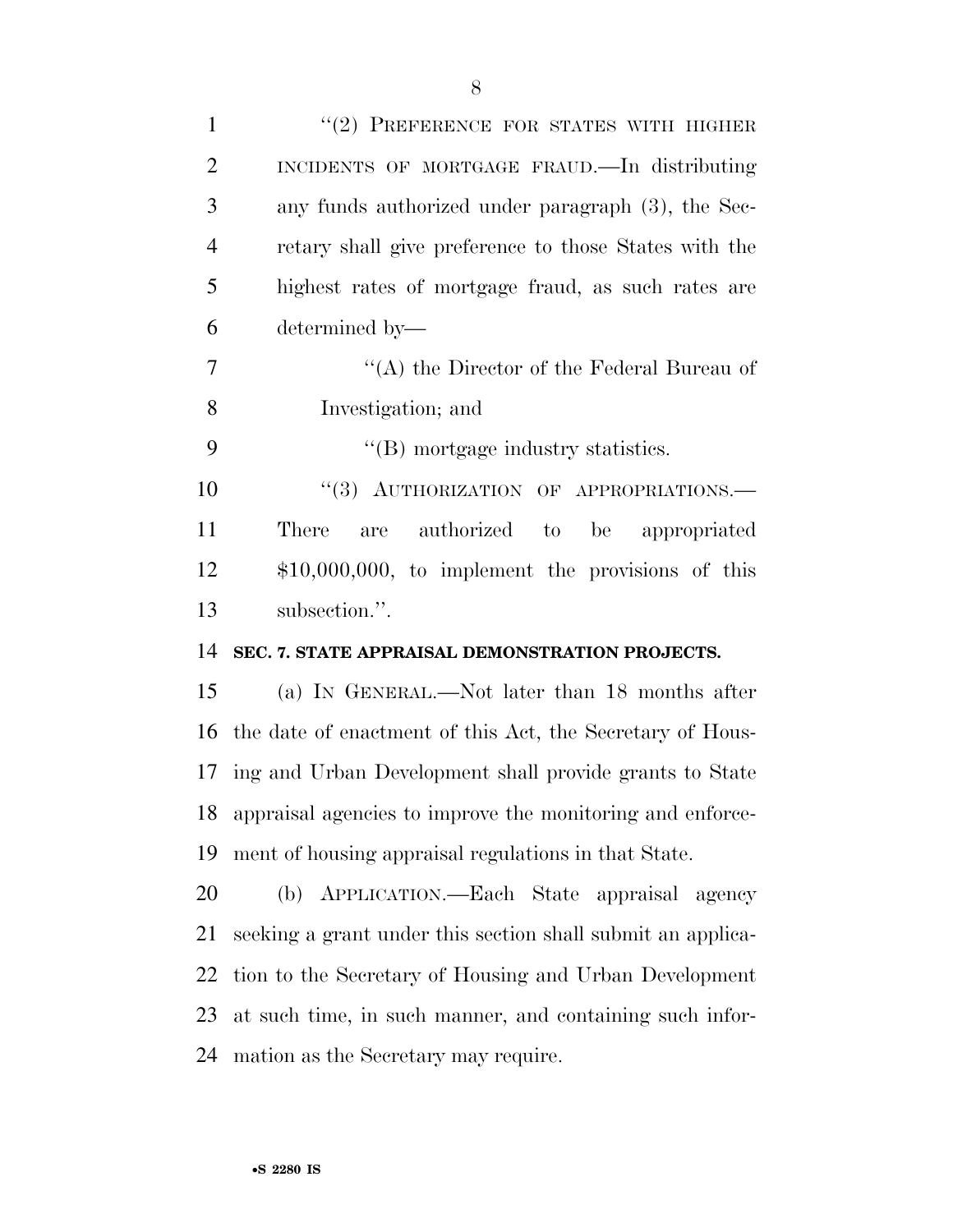(c) PREFERENCE FOR STATES WITH HIGHER INCI- DENTS OF MORTGAGE FRAUD.—In distributing any grant amounts authorized under this section, the Secretary of Housing and Urban Development shall give preference to those States with the highest rates of mortgage fraud, as such rates are determined by—

- (1) the Director of the Federal Bureau of In-vestigation; and
- (2) mortgage industry statistics.

 (d) AUTHORIZATION OF APPROPRIATIONS.—There are authorized to be appropriated \$10,000,000, to imple-ment the provisions of this section.

**SEC. 8. LAW ENFORCEMENT GRANTS TO STATE AND LOCAL** 

# **LAW ENFORCEMENT AGENCIES.**

 (a) IN GENERAL.—Not later than 18 months after the date of enactment of this Act, the Attorney General shall provide grants to assist State and local law enforce-ment agencies in—

 (1) establishing and improving mortgage fraud task forces; and

 (2) improving communications regarding mort- gage fraud cases between such agencies and other Federal, State and local law enforcement agencies.

 (b) APPLICATION.—Each State or local law enforce-ment agency seeking a grant under this section shall sub